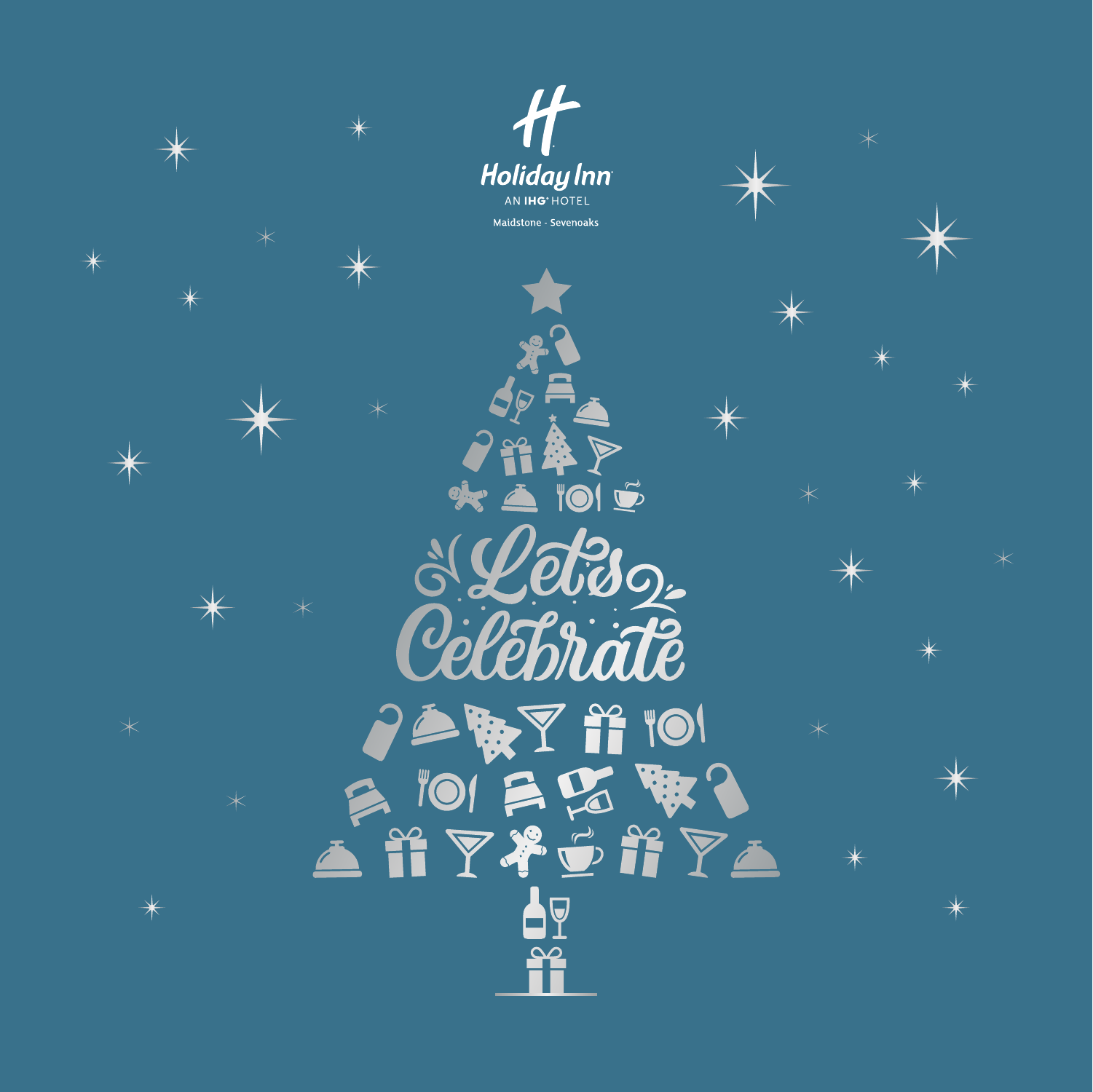

WELCOME

*Join us for a Christmas to remember at Holiday Inn Maidstone, with glittering entertainment, food and service.*

*Whether you are looking for a festive lunch, private party or a joiner party night, we have something to suit everyone at Holiday Inn Maidstone this festive season.*



### FESTIVE SUNDAY LUNCH

SUNDAY 4TH, 11TH AND 18TH DECEMBER

*The magic of Christmas arrives early at Holiday Inn Maidstone, with a small gift for the children (up to 12 yrs old).*

*Enjoy a three course carvery menu with al the trimmings.* 

**£19.95** per adult

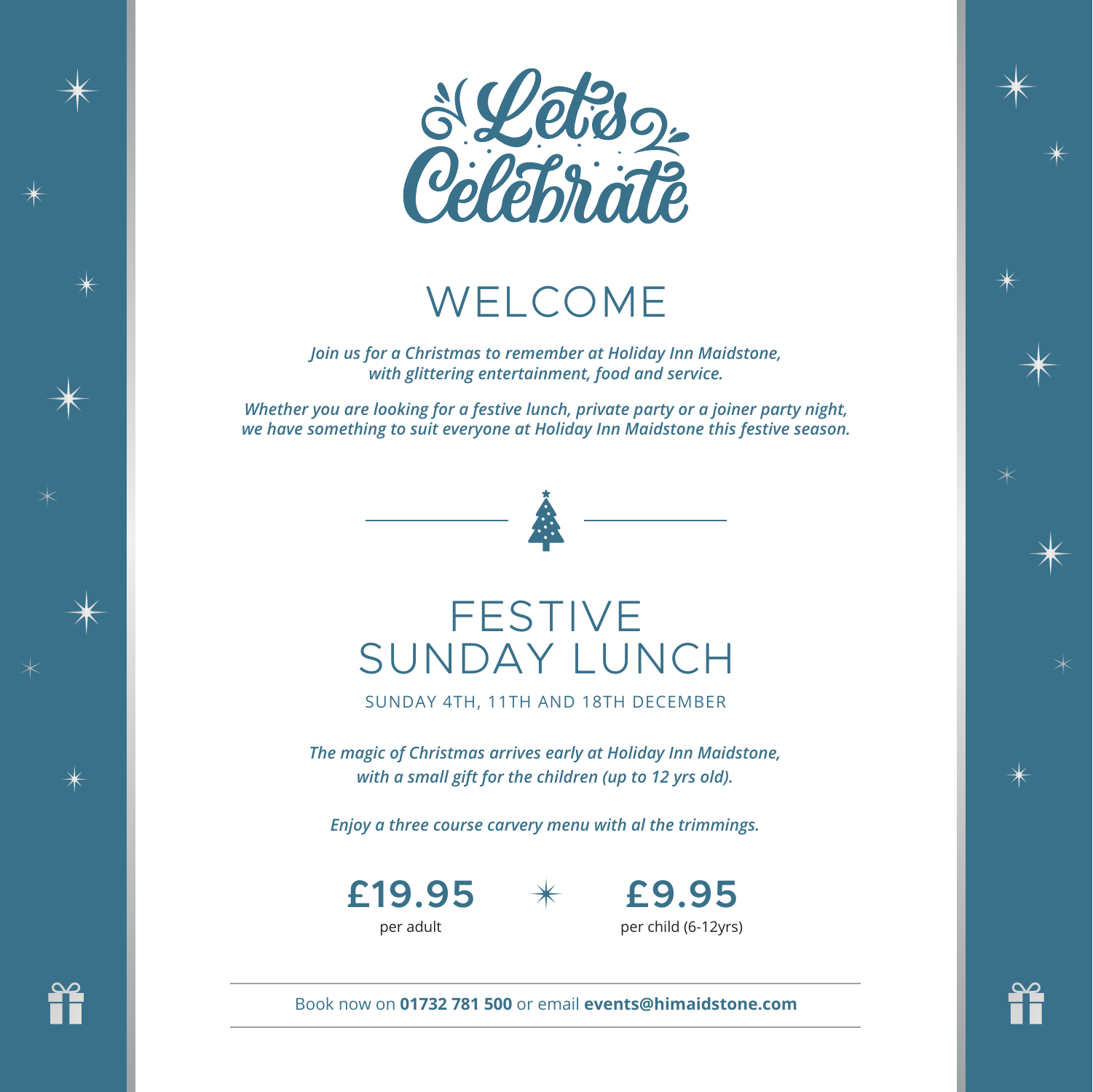

# FESTIVE PARTY NIGHTS

AVAILABLE ON FRIDAY 2ND, 9TH & 16TH DECEMBER AND SATURDAY 3RD, 10TH & 17TH DECEMBER

*We are experts in party planning so just dress to impress and let us do all the work. You'll enjoy a delicious three course dinner, arrival drink, hats, novelties and crackers. Our DJ will then be sure to get the party started for you to dance the night away.*

> Enjoy a glass of bubbly on arrival Freshly baked bread roll & butter

#### **STARTERS**

Spiced parsnip soup crispy parsnips & chestnuts (VE) Ham hock, pea & grain mustard terrine spiced fruit chutney & sourdough toast Salmon & crab with dressed leaves beetroot gravadlax, crab cake, mango & lime salsa Smoked tofu & pickled winter vegetables beetroot puree & chicory with orange dressing (VE)

#### **MAINS**

Traditional roast turkey apricot & chestnut stuffing, pig in blanket, buttered sprouts, roast potatoes, honey roast carrots & parsnips

Pan roast fillet of hake, gratin potato, braised fennel, fine beans & white wine sauce Mushroom, brie, hazelnut & cranberry Wellington buttered sprouts, roast potatoes, honey roasted carrots & parsnips (V)

Roasted cauliflower risotto toasted almonds, vegan parmesan & dressed roquette (VE)

### **DESSERTS**

Classic Christmas pudding Brandy custard (gluten, nut free & vegan available) Belgian chocolate & orange tart orange anglaise & vanilla ice cream (VE) Glazed lemon tart raspberry sauce Apple tatin, caramel sauce & all butter puff pastry Cornish clotted cream, toffee sauce

> **£35.00** per person from

**Private parties are also available, please ask for details**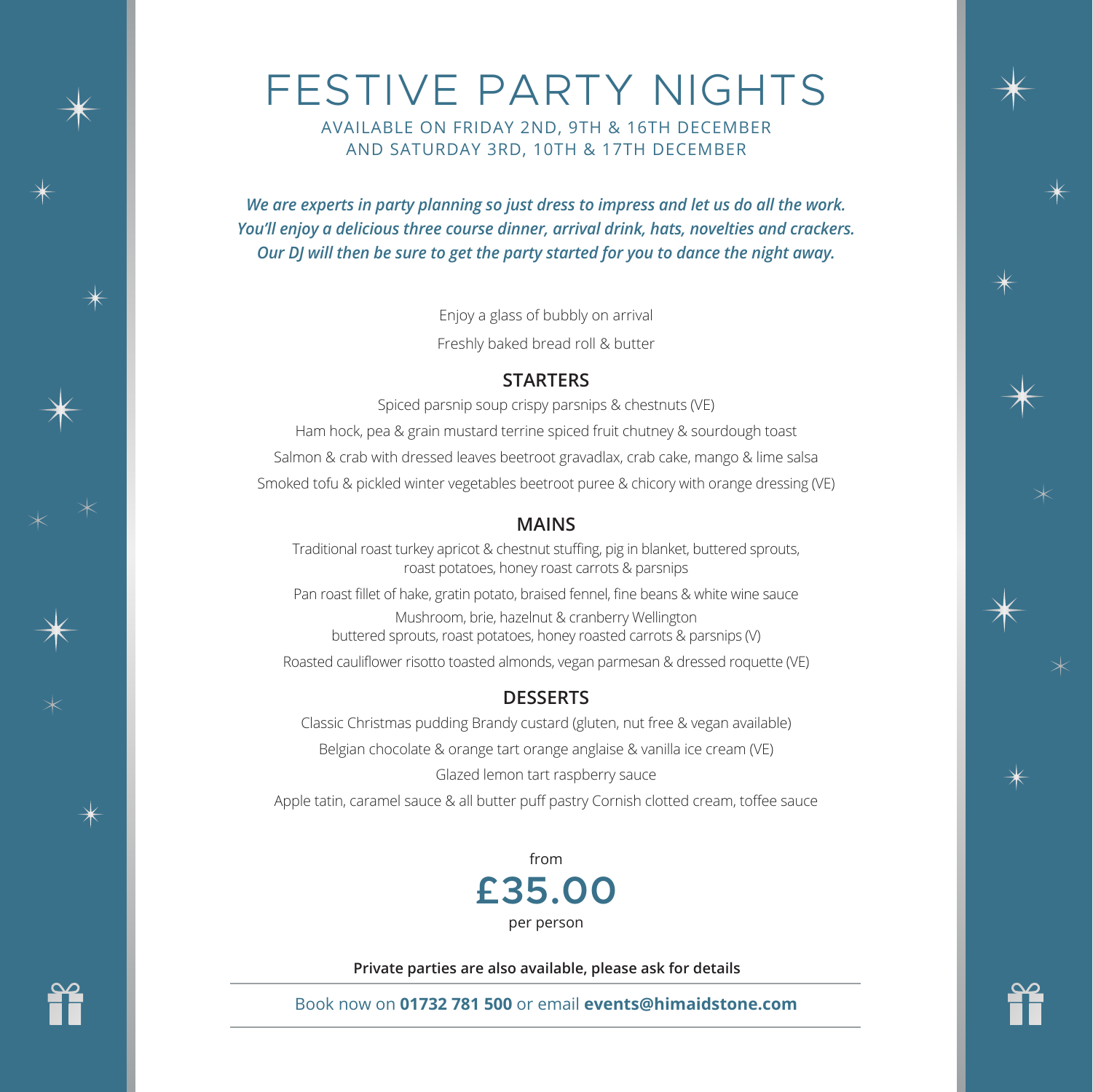### FESTIVE AFTERNOON TEA

AVAILABLE 28TH NOVEMBER - 3RD JANUARY INCLUSIVE (EXCLUDING 25TH DECEMBER)



Fruit scones Plain scones Clotted cream Raspberry jam

Mini star mince pies Christmas cake Chocolate opera with happy Christmas disc Eggnog panna cotta snowball and Santa head

White bread with turkey and cranberry Granary bread with smoked salmon and cream cheese Red cabbage, spinach, red onion, and Asian dressing wrap Open ciabatta sandwich with hummus and roast vegetables

### **FESTIVE VEGAN AFTERNOON TEA ALSO AVAILABLE**

### **£19.95** per person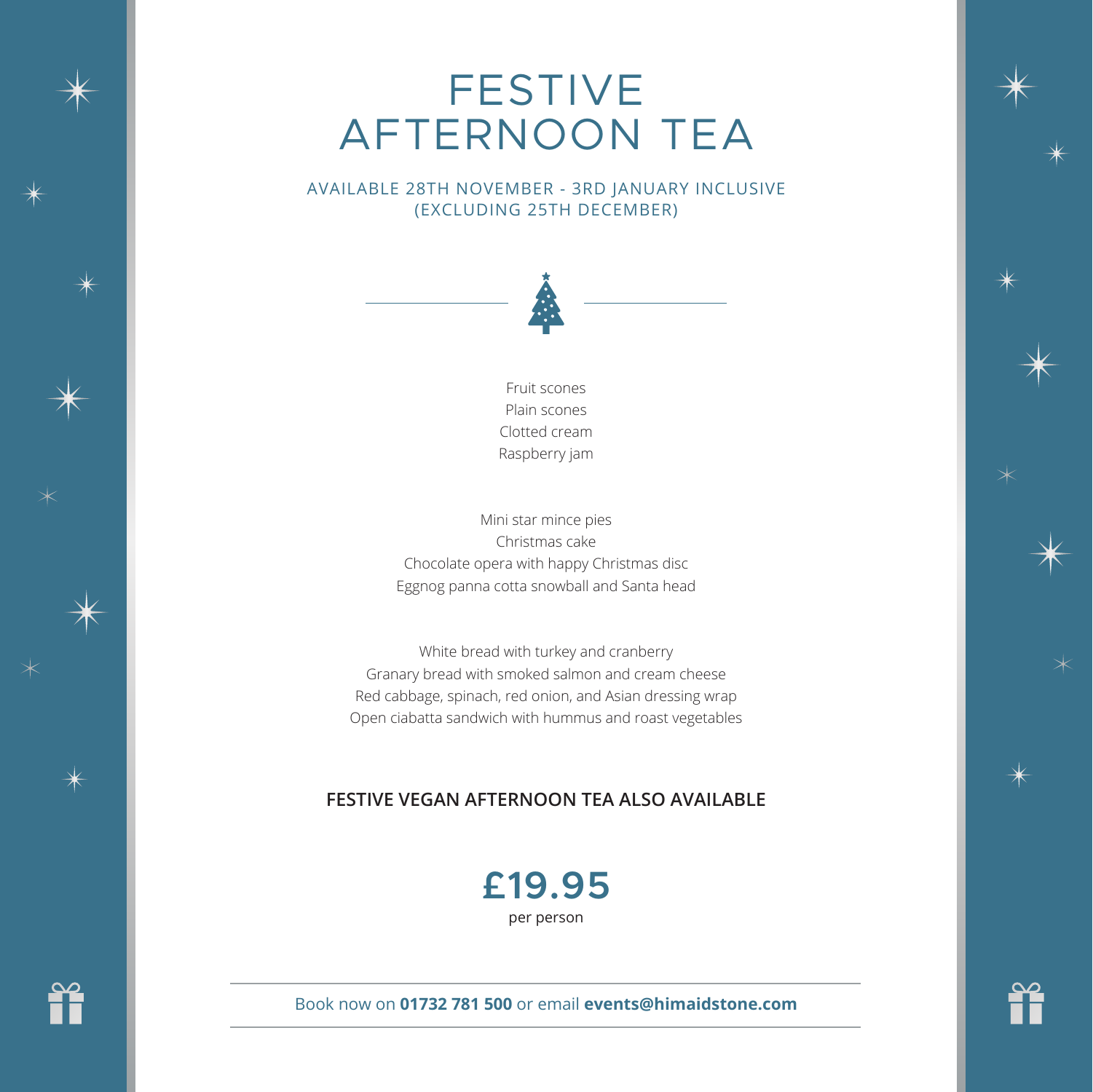# CHRISTMAS DAY LUNCH

*A family feast without the fuss, Christmas Day lunch at Holiday Inn Maidstone.*

*Let us take the hassle out of Christmas leaving time for you to relax with your family and friends. All children will receive a small gift from Santa. Bookings taken between 12.30pm - 2.30pm.*

Freshly baked bread roll and butter

#### **STARTERS**

Smoked salmon served with beetroot and crème Fraîche Baked goats cheese and cranberry sauce Duck and champagne terrine with chutney Chestnut, bacon and parsnip soup

#### **INTERMEDIATE**

Lemon sorbet

#### **MAINS**

Turkey crown, sage and onion stuffing, chipolata wrapped in bacon served with gravy and all the trimmings Roast beef, Yorkshire pudding and horseradish served with all the trimmings Honey glazed gammon served with all the trimmings Baked hake, wilted spinach and truffle oil cream sauce Spinach and feta cheese tart Cumin, butternut squash and lentil Wellington (Vegan)

#### **DESSERTS**

Christmas pudding and brandy sauce Chocolate fudge cheesecake Cheeseboard, stilton, brie, mature cheddar and biscuits with celery and grapes Gluten free and vegan options available. Please advise us of any dietary requirements.



per adult

for children 5 and under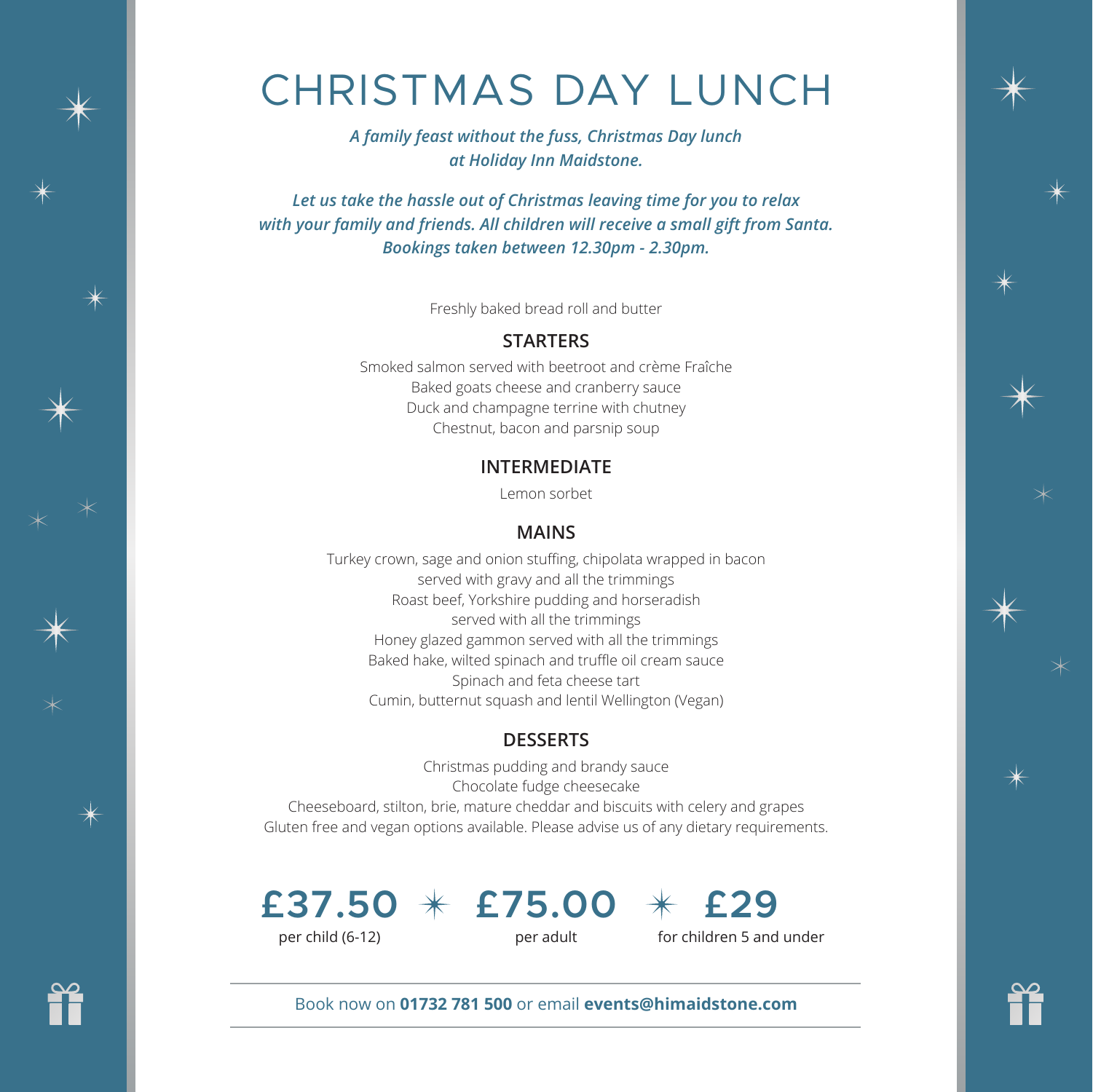# FESTIVE LUNCHES

*Celebrate Christmas in style with colleagues, family or friends at one of our festive lunches. Enjoy a three course lunch, with party hats and crackers to get you in the festive spirit.*

The menu choices for our festive lunches are the same choices as our Christmas Party Nights, for more information please see the Party Nights page inside this booklet.



**£21.95 £9.95** per adult



# BOXING DAY LUNCH

*It might be the day after Christmas but we love keeping the festive season going on Boxing Day.*

So whether it's gathering with friends or a post Christmas celebration with family we are offering a three course buffet with all the trimmings between 12.30pm - 2.30pm

# **£25.00 £12.50 FREE**

per child (6-12)

per adult

for children 5 and under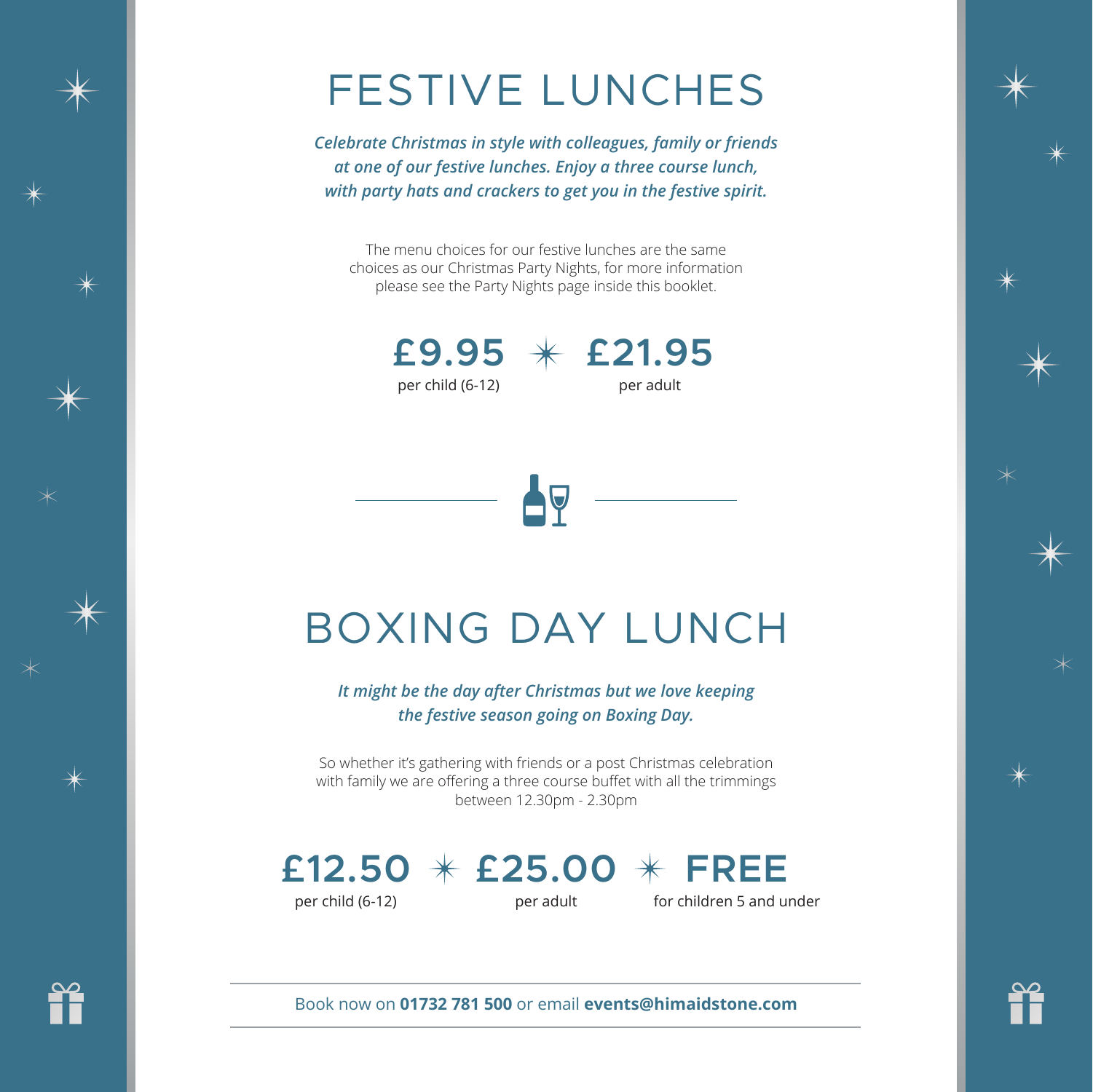### NEW YEAR'S EVE CELEBRATIONS

*See in the New Year in style at Holiday Inn Maidstone. Be greeted with bubbles on arrival from 7.30pm followed by a delicious four course meal at 8pm and then dance the night away (disco and bar until 1am).*

#### **STARTERS**

Duck and Champagne patè Duo of Salmon (smoked salmon and poached salmon) with rocket leaves and dill crème fraiche Oven baked field mushrooms, garlic and mature cheddar sauce with toasted rustic bread Chestnut, bacon and parsnip soup

#### **INTERMEDIATE**

Prosecco sorbet

#### **MAINS**

Slow cooked rib of beef with dauphinoise potatoes root vegetables and red wine jus Baked fillet of cod, wilted spinach, lemon and capers sauce and rosemary roasted potaoes Pan seared chicken breast with leek and dijon cream sauce rosemary roasted potatoes and root vegetables Feta and spinach tart, rosemary roasted potatoes and winter vegetables Cumin, butternut squash and lentil Wellington (Vegan)

### **DESSERTS**

Trio of mini chocolate desserts Pear Charlotte Cheeseboard, stilton, brie, mature cheddar and biscuits with celery and grapes





\*Includes NYE party, bed and breakfast (based on 2 adults sharing) Gluten free and vegan options available. Please advise us of any dietary requirements.